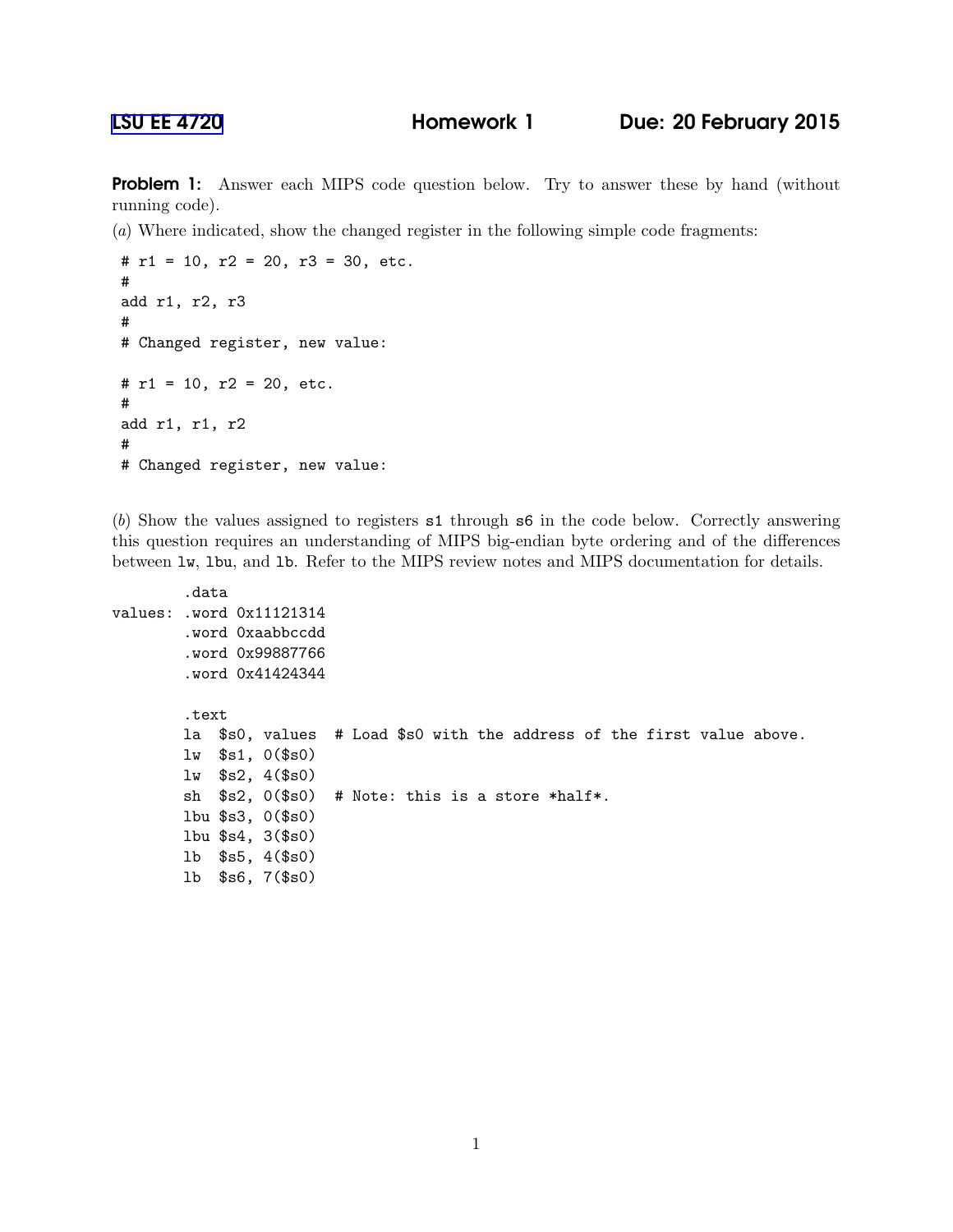Problem 2: *Note: The following problem was assigned last year and its solution is available. DO NOT look at the solution unless you are lost and can't get help elsewhere. Even in that case just glimpse.* Appearing below are incorrect executions on the illustrated implementation. For each one explain why it is wrong and show the correct execution.



(*a*) Explain error and show correct execution.

| LOOP: # Cycles |  |                | 0 1 2 3 4 5 6 7 |  |
|----------------|--|----------------|-----------------|--|
| 1w r2, 0(r4)   |  | IF ID EX ME WB |                 |  |
| add r1, r2, r7 |  | IF ID EX ME WB |                 |  |
| LOOP: # Cycles |  |                | 0 1 2 3 4 5 6 7 |  |

(*b*) Explain error and show correct execution.

| LOOP: # Cycles |  |                | 0 1 2 3 4 5 6 7   |  |
|----------------|--|----------------|-------------------|--|
| add r1, r2, r3 |  | IF ID EX ME WB |                   |  |
| lw r1, $0(r4)$ |  |                | IF ID -> EX ME WB |  |
| LOOP: # Cycles |  |                | 0 1 2 3 4 5 6 7   |  |

(*c*) Explain error and show correct execution.

| LOOP: # Cycles |  |                | 0 1 2 3 4 5 6 7   |  |
|----------------|--|----------------|-------------------|--|
| add r1, r2, r3 |  | IF ID EX ME WB |                   |  |
| sw r1, 0(r4)   |  |                | IF ID -> EX ME WB |  |
| LOOP: # Cycles |  |                | 0 1 2 3 4 5 6 7   |  |

(*d*) Explain error and show correct execution.

LOOP: # Cycles 0 1 2 3 4 5 6 7 add r1, r2, r3 IF ID EX ME WB xor r4, r1, r5 IF ----> ID EX ME WB LOOP: # Cycles 0 1 2 3 4 5 6 7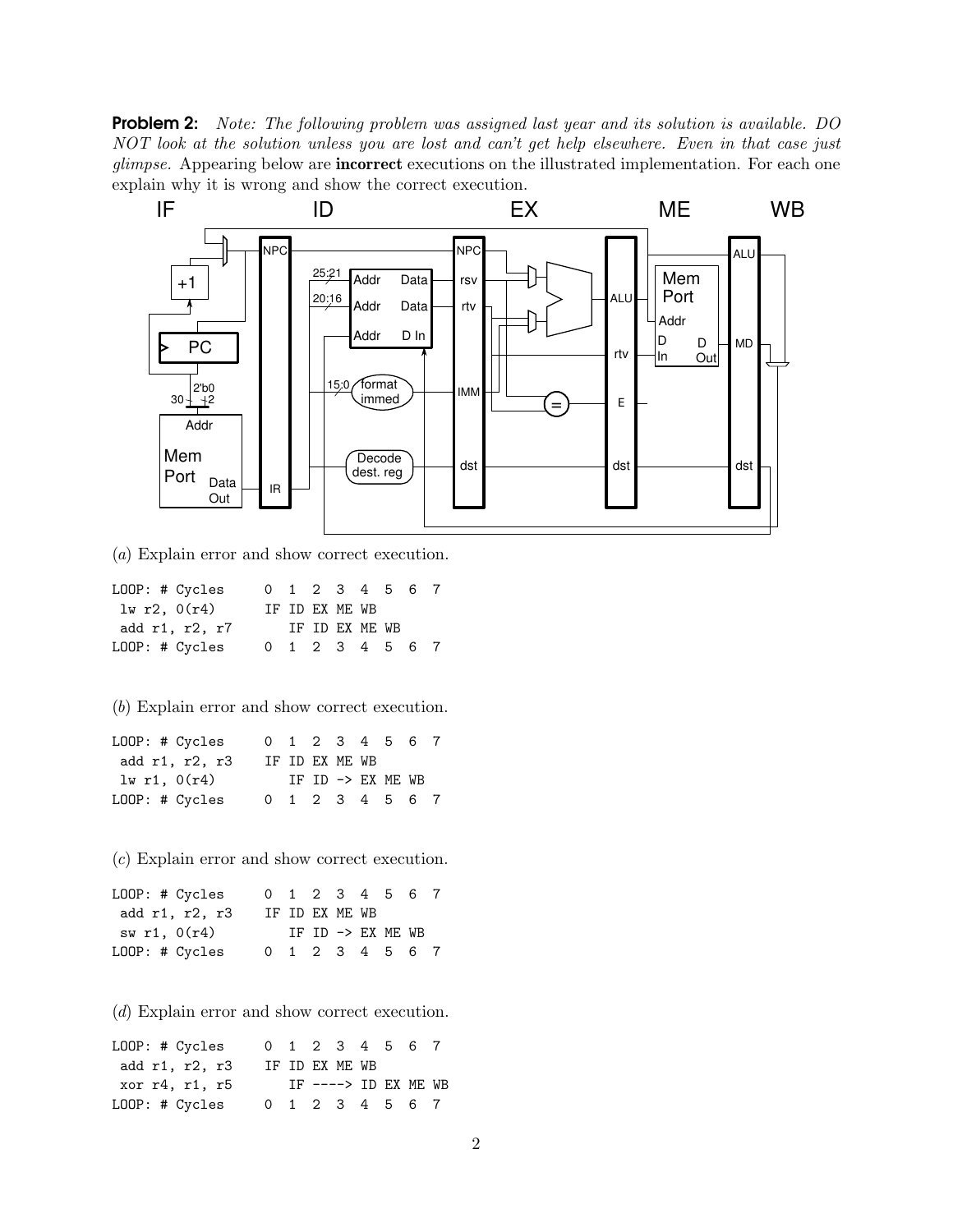**Problem 3:** Show the execution of the MIPS code below on the illustrated implementation. The register file is designed so that if the same register is simultaneously written and read, the value that will be read will be value being written. (In class we called such a register file internally bypassed.)

- Check carefully for dependencies.
- Pay attention to which registers are sources and which are destinations, especially for the sw instruction.
- Be sure to stall when necessary.



add r1, r2, r3

- lw r4, 0(r1)
- sw r1, 0(r1)
- sub r5, r4, r1

sh r5, 4(r1)